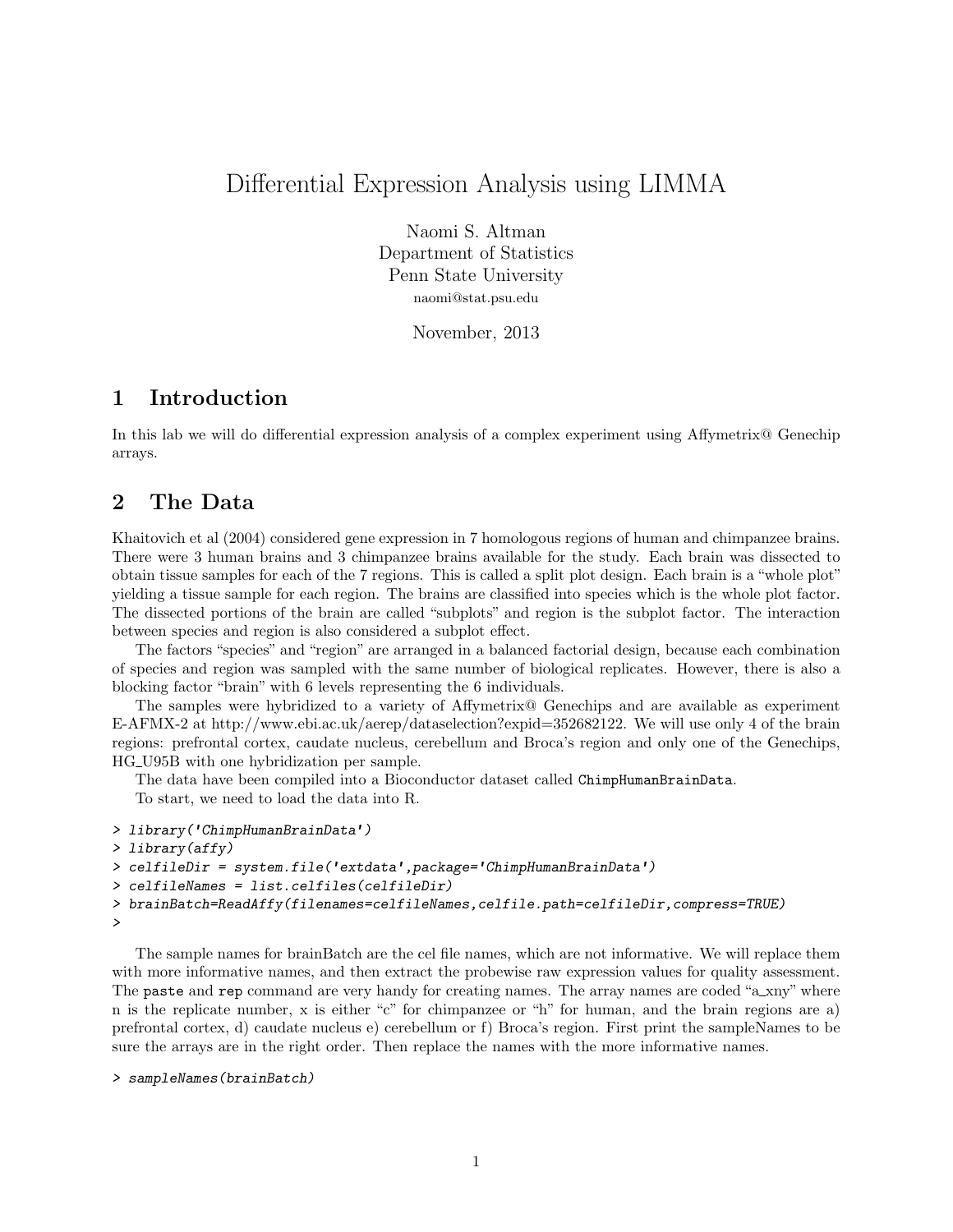```
[1] "a_c1a.cel.gz" "a_c1d.cel.gz" "a_c1e.cel.gz" "a_c1f.cel.gz" "a_c2a.cel.gz" "a_c2d.cel.gz"
 [7] "a_c2e.cel.gz" "a_c2f.cel.gz" "a_c3a.cel.gz" "a_c3d.cel.gz" "a_c3e.cel.gz" "a_c3f.cel.gz"
[13] "a_h1a.cel.gz" "a_h1d.cel.gz" "a_h1e.cel.gz" "a_h1f.cel.gz" "a_h2a.cel.gz" "a_h2d.cel.gz"
[19] "a_h2e.cel.gz" "a_h2f.cel.gz" "a_h3a.cel.gz" "a_h3d.cel.gz" "a_h3e.cel.gz" "a_h3f.cel.gz"
> sampleNames(brainBatch)=paste(rep(c("CH","HU"),each=12),rep(c(1:3,1:3),each=4),
```

```
+ rep(c("Prefrontal","Caudate","Cerebellum","Broca"),6),sep="")
```
We should at minimum check quality by doing some scatterplot matrices of the  $log2$ (expression) values. We could do a hexplom plot of each tissue.

- > brain.expr=exprs(brainBatch)
- > library(hexbin)
- > plot(hexplom(log2(brain.expr[,paste(rep(c("CH","HU"),each=3),
- $c(1:3,1:3)$ , rep("Prefrontal", 6), sep="")])))



Scatter Plot Matrix

Notice that the most dense data are along the diagonal, and that the arrays of the same species are more correlated than the arrays from different species.

#### Exercise 1

Draw hexplom plots for the other 3 brain regions. Do any of the arrays appear to be different than the others?

We should set up the treatment names and blocks. This is readily done using paste and rep. The treatment names are the same as the sample names, but the replicate numbers are dropped. There is one block label for each brain.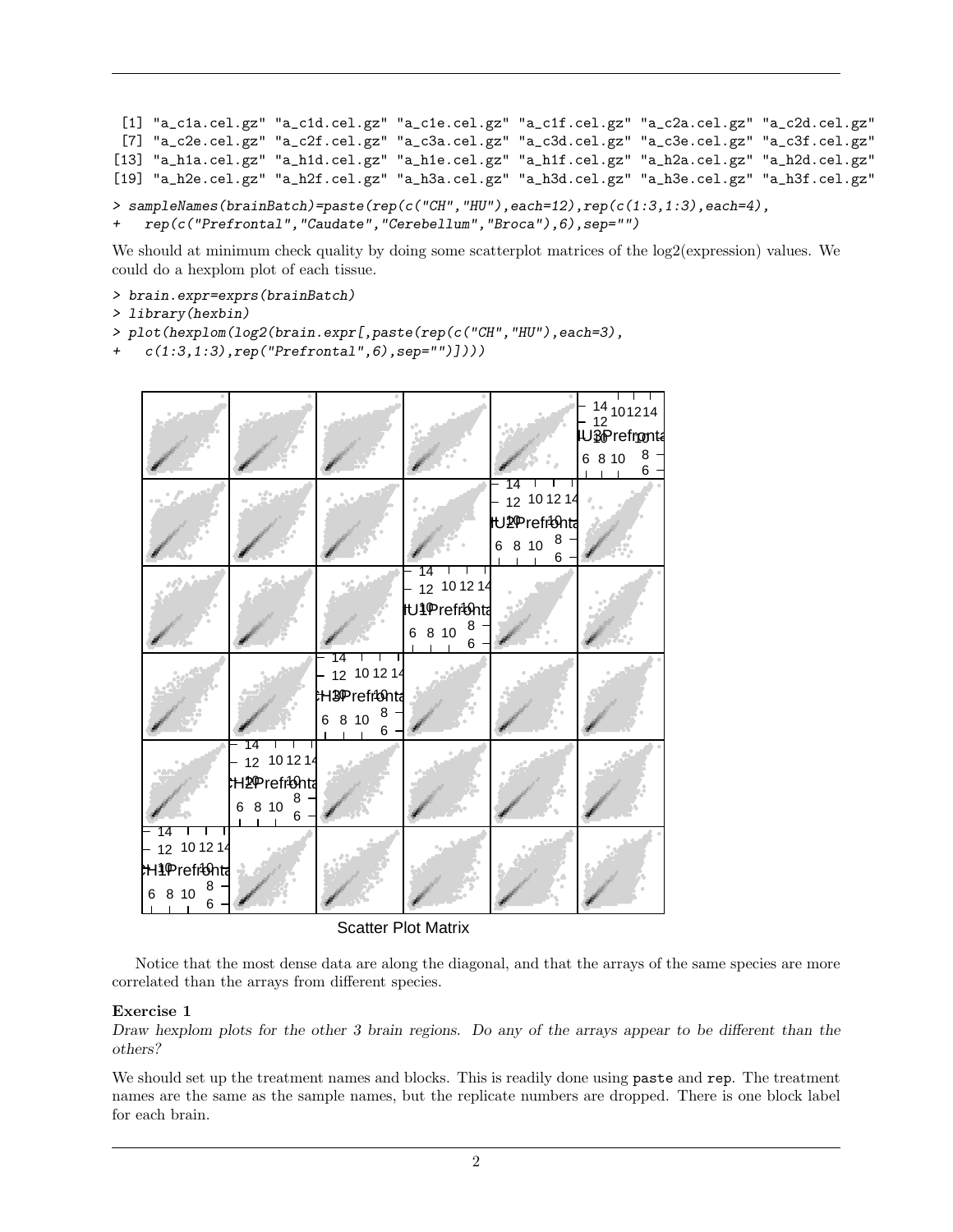```
> trts=factor(paste(rep(c("CH","HU"),each=12),
+ rep(c("Prefrontal","Caudate","Cerebellum","Broca"),6),sep=""))
> blocks=factor(rep(1:6,each=4))
```
Finally, we should normalize the expression values and combine into probeset summaries using a method such as RMA.

```
> brain.rma=rma(brainBatch)
```

```
Background correcting
Normalizing
Calculating Expression
```
We might also want to do some quality checks after normalization.

# 3 LIMMA analysis

We are now ready to perform analysis in LIMMA. The steps are:

- 1. Compute  $S_p^2$  the pooled variance. To do this, we need to compute within region variance for each gene, and the correlation among regions from the same brain (averaged across all the genes).
- 2. Create the coefficient matrix for the contrasts.
- 3. Compute the estimated contrasts.
- 4. Compute the moderated contrast t-test for each gene.
- 5. Plot the histogram of p-values for each contrast for each gene.
- 6. Create the list of significant genes based on the p-values, adjusted p-values or FDR estimates.

# 3.1 Compute  $S_p^2$

There are 3 steps to computing the pooled variance.

- 1. Create a design matrix for the treatment effects.
- 2. If there are blocks, compute the within block correlation for each gene.
- 3. Fit the model for the treatment effects to obtain the pooled variance.

A design matrix is a matrix whose columns give the coefficients of the linear model. There is one row for each sample. The simplest way to set up the matrix is with an incidence matrix that has value 1 if the column belongs to the treatment and 0 otherwise. Since we have already created the factor trts which connects the columns of the expression matrix to the treatment names, the design matrix is readily created.

```
> library(limma)
```

```
> design.trt=model.matrix(~0+trts)
```
By default, model.matrix includes a column of all 1's representing  $\mu$  in the ANOVA model  $Y_{ij} = \mu + \alpha_i +$ error. In this case, the fitted values will be estimates of  $\mu$  and the  $\alpha$ 's. We prefer to eliminate this column ("0+") because then the fitted values will be the treatment mean expression value for each gene in each treatment, which are quantities we usually want to compute. You might want to print design.trt to see what it looks like.

If there are blocks or technical replicates the correlation of genes within the blocks need to be computed. This requires the design matrix and the blocking factor. In our case, the blocking factor is called blocks. The function duplicateCorrelation requires the package statmod which may not be automatically downloaded to your R directory with the Bioconductor routines. If R cannot find it, you will need to install it from a CRAN site. Note also that duplicateCorrelation is a time-consuming computation. Be patient.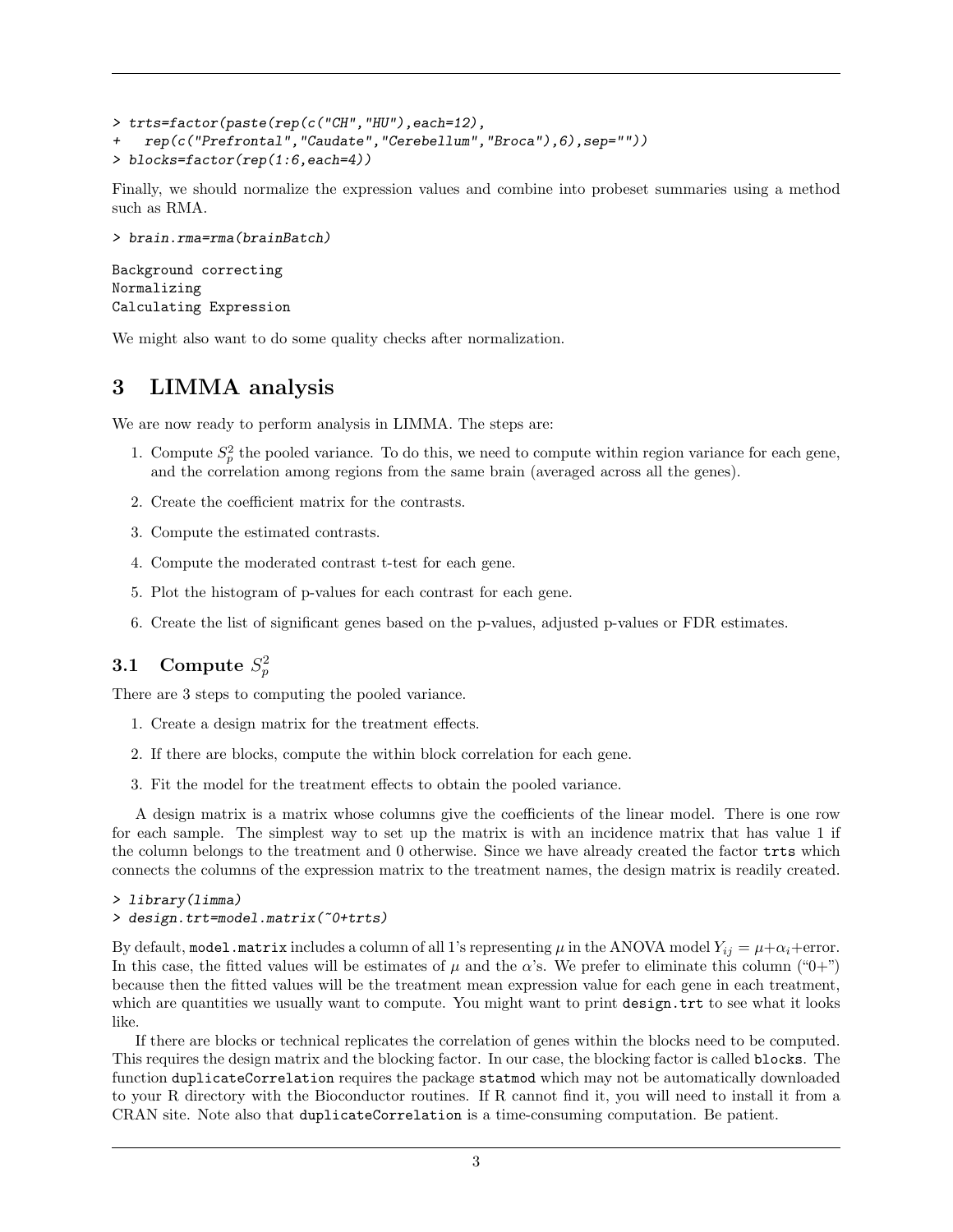#### > library(statmod)

```
> corfit <- duplicateCorrelation(brain.rma, design.trt, block = blocks)
```
The within-block correlation for each gene is stored on as hyperbolic arctan(correlation). So to obtain a histogram of the correlations, you need to use the tanh function:

> hist(tanh(corfit\$atanh.correlations))



**Histogram of tanh(corfit\$atanh.correlations)**

tanh(corfit\$atanh.correlations)

Notice that the correlations are mainly positive and have a mode around 0.6. A consensus correlation is computed by discarding the most extreme outliers, averaging the remainder on the hyperbolic arctan scale, and then transforming back to a correlation. This is stored in component consensus.correlation. LIMMA assumes that the correlation induced by the blocks is the same for all genes and uses the consensus.

We are now ready to compute the pooled sample variance for each gene. As a side effect, we also compute the sample mean expression of each gene in each treatment (remembering that after RMA normalization, the data are on the log2 scale).

#### > fitTrtMean <- lmFit(brain.rma, design.trt, block = blocks, cor = corfit\$consensus.correlation)

The output fitTrtMean has several components, but only 2 of these are of interest. Component coefficients contains the mean expression for each gene in each treatment. Component sigma has the estimate of  $S_p$ . (Notice this the pooled SD, not the pooled variance.)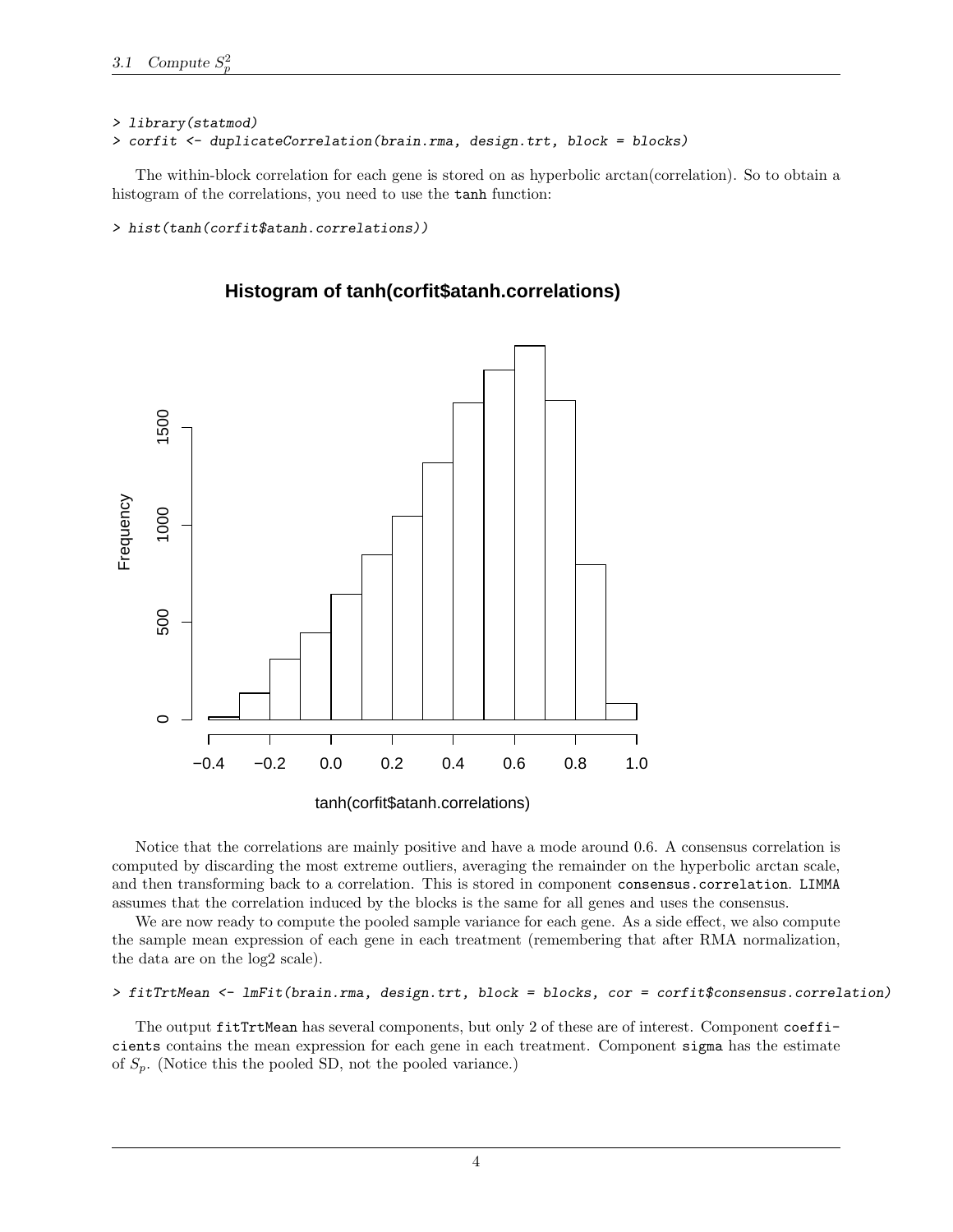### 3.2 Create the coefficient matrix for the contrasts

We need to compute the coefficient matrix for any contrasts we want to do. We do not need to worry about the rank of this matrix, as we will obtain the pooled variances from fitTrtMean.

We need to decide what contrasts are interesting to us. For this lab, we will look at 6 contrasts:

- 1. Average chimpanzee versus average human
- 2. Chimpanzee versus human for each region
- 3. The interaction between species and the comparison of cerebellum to Broca's region.

Note that the treatment names are taken from the columns of the design matrix. To make more useful names for the final output, we will want to rename the columns of the contrast matrix.

```
> colnames(design.trt)
```

| [1] "trtsCHBroca" | "trtsCHCaudate" | "trtsCHCerebellum" "trtsCHPrefrontal" |
|-------------------|-----------------|---------------------------------------|
| [5] "trtsHUBroca" | "trtsHUCaudate" | "trtsHUCerebellum" "trtsHUPrefrontal" |

```
> contrast.matrix=makeContrasts(
```

```
+ (trtsCHBroca+trtsCHCaudate+trtsCHCerebellum+trtsCHPrefrontal)/4
```
- + -(trtsHUBroca+trtsHUCaudate+trtsHUCerebellum+trtsHUPrefrontal)/4,
- + trtsCHBroca-trtsHUBroca,
- + trtsCHCaudate-trtsHUCaudate,
- + trtsCHCerebellum-trtsHUCerebellum,
- + trtsCHPrefrontal-trtsHUPrefrontal,

```
+ (trtsCHCerebellum-trtsHUCerebellum)-(trtsCHBroca-trtsHUBroca),
```
+ levels=design.trt)

```
> colnames(contrast.matrix)=
```

```
+ c("ChVsHu","Broca","Caudate","Cerebellum","Prefrontal","Interact")
```
The resulting contrast coefficient matrix has one row for each treatment and one column for each contrast.

### 3.3 Compute the estimated contrasts.

We simply fit the contrast matrix to the previous fitted model:

```
> fit.contrast=contrasts.fit(fitTrtMean,contrast.matrix)
```
### 3.4 Compute the moderated contrast t-test.

The eBayes command will compute the consensus pooled variance, and then use it to compute the empirical Bayes (moderated) pooled variance for each gene. This also adjusts the degrees of freedom for the contrast t-tests. The command also computes the t-tests and associated p-values.

```
> efit.contrast=eBayes(fit.contrast)
```
The interesting components of this output are the estimated contrasts, which are stored in the component coefficient and the contrast p-values, which are stored in component p.value.

### 3.5 Plot the p-values.

It is important to remember that when the null hypothesis is true for every comparison, the p-values should be uniformly distributed and we expect to have false detections. In the more usual situation that some of the genes differentially express, we will have both false detections and false nondetections. As simple way of visualizing what to expect is to plot a histogram of p-values for each contrast. Below we put all 6 histograms on a single plot and use the contrast names as labels.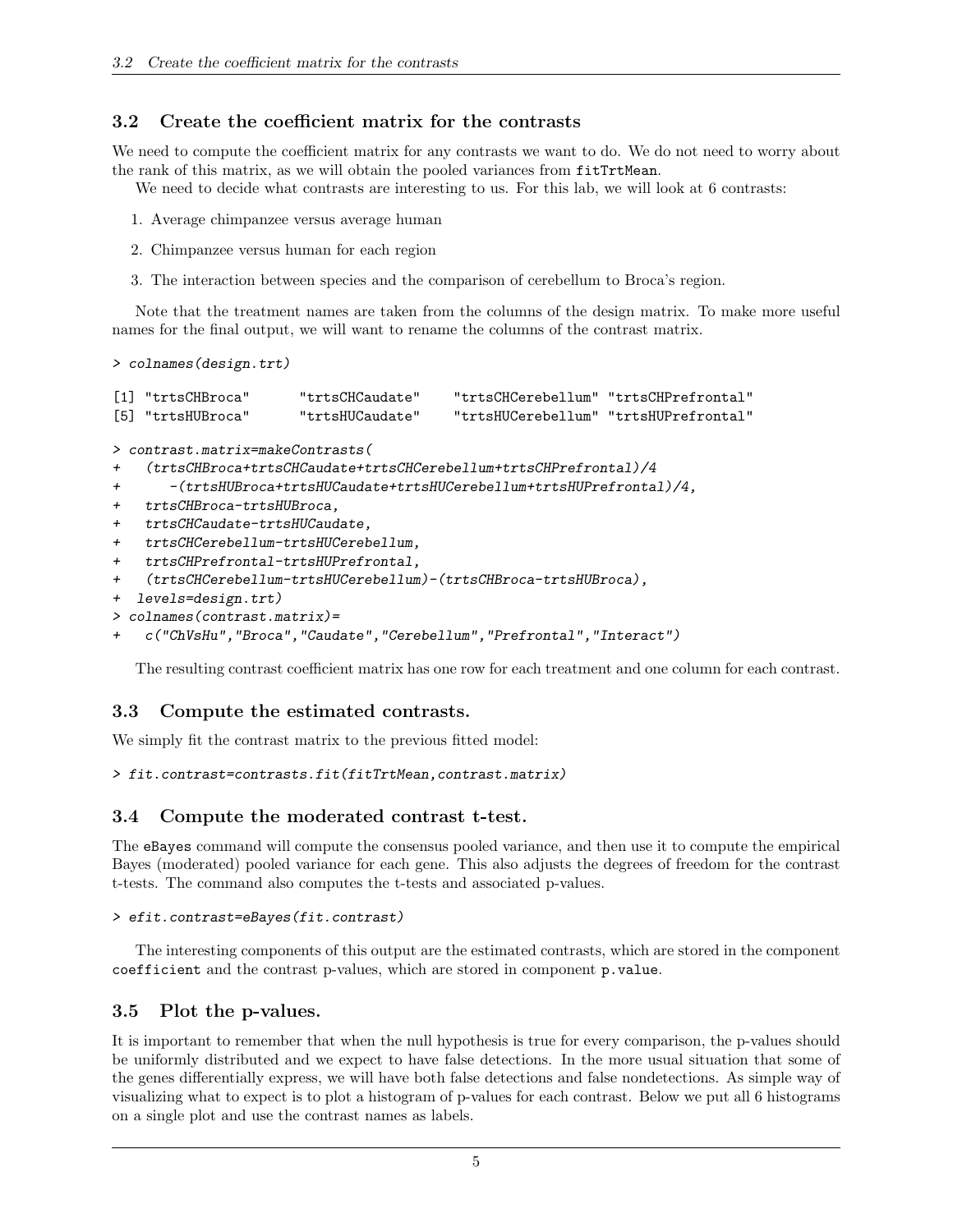```
> par(mfrow=c(2,3))> for (i in 1:ncol(efit.contrast$p.value)) {
+ hist(efit.contrast$p.value[,i],main=colnames(efit.contrast$p.value)[i])
+ }
```


Notice that the overall species contrast has the most differentially expressing genes (small p-values). All of the comparisons have a large percentage of differentially expressing genes. We will want to use a multiple comparisons procedure that adapts to having a large number of non-null hypotheses such as the Benjamini and Yuketiel or Storey methods. All of the plots show sharp peaks of small p-values. This indicates that we have good detection power in this study. When the power is poor, the histogram drops slowly towards the flat area.

### 3.6 Compute the gene list

The most statistically significant genes for each contrast can be assembled into spreadsheets. There are several ways to do this. LIMMA provides 2 functions, topTable and decideTests to assemble gene lists. I prefer to compute FDR or q-value estimates or adjusted p-values for each gene and output the treatment means and estimated contrasts, p-values and FDR or q-values to a comma separated text file which I can import to a spreadsheet.

To use topTable, select a contrast and one of the adjustment methods. Of those available, Benjamini and Yuketiel (2001) ("BY") is a good general purpose choice. You also need probeset ids, which can either be extracted from the original data or from the row names of the p-value matrix.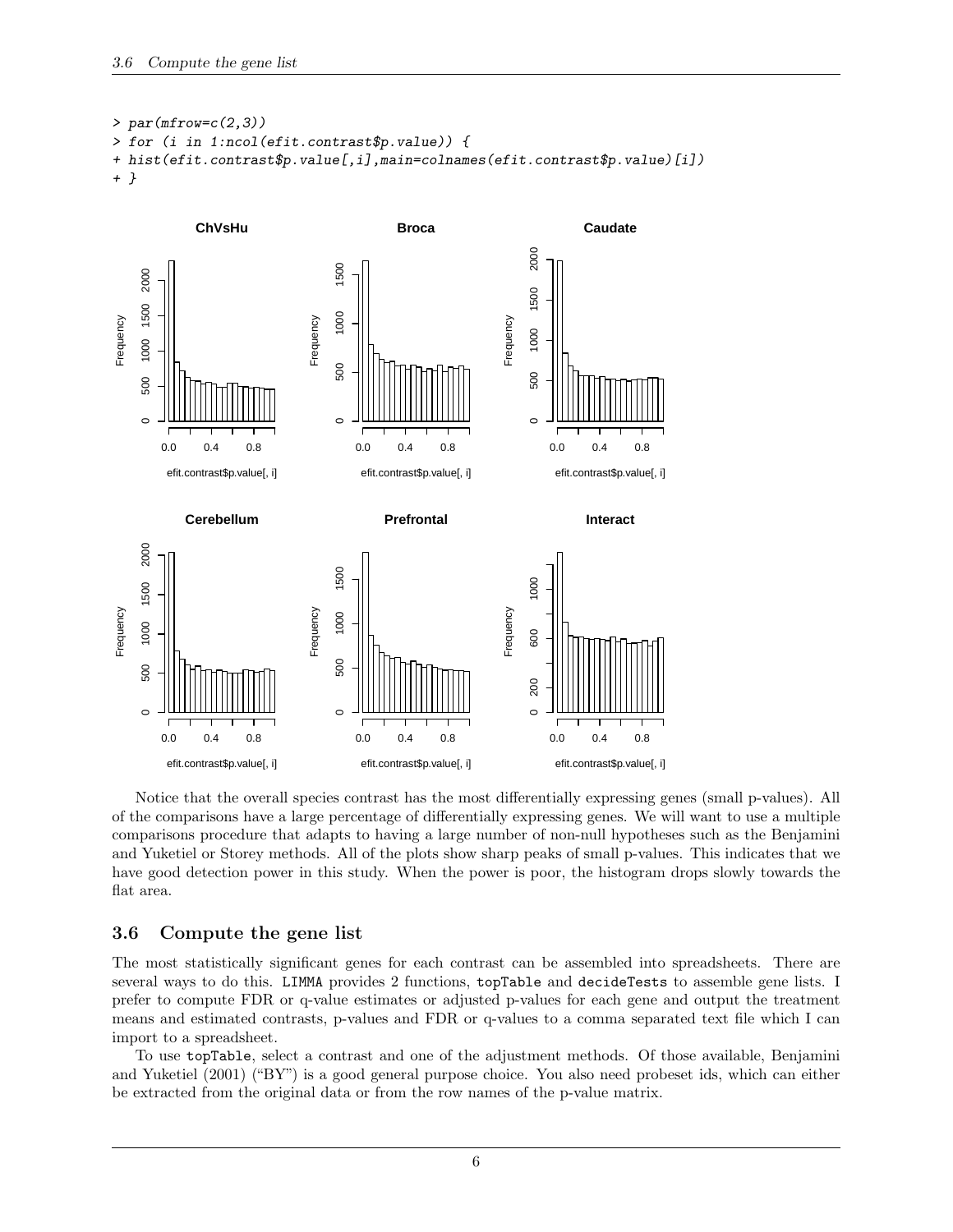To limit the output to the most statistically significant genes, set the input parameter p.value to the maximum adjusted p-value or estimated FDR that you want to consider and the input parameter n to the maximum number of genes you want on the list. If you want a complete list, set p.value=1.0 and n=X where X is bigger than the total number of probesets on the array.

For example to get the top 10 genes with  $p<10^{-5}$  for the overall comparison and for the interaction contrast:

```
> genes=geneNames(brainBatch)
```

```
> topTable(efit.contrast,coef=1,adjust.method="BY",n=10,p.value=1e-5,genelist=genes)
```

```
ID logFC AveExpr t P.Value adj.P.Val B
41155_at 41155_at -3.476775 7.240403 -28.90310 2.318240e-18 2.932833e-13 29.94653
33364_at 33364_at -1.645199 5.082405 -22.69074 3.165648e-16 2.002449e-11 26.14110
39758_f_at 39758_f_at -2.158371 8.912186 -20.16317 3.385050e-15 1.427489e-10 24.15538
40421_at 40421_at -2.844953 7.269491 -18.31548 2.284563e-14 7.225570e-10 22.49517
40725_at 40725_at -2.251058 6.830048 -17.96030 3.362940e-14 8.508991e-10 22.15308
326_i_at 326_i_at -1.954376 7.773746 -17.56547 5.210262e-14 1.098594e-09 21.76346
1323_at 1323_at -1.680757 10.521953 -16.39710 2.005788e-13 3.172924e-09 20.54961
34440_at 34440_at 1.832690 7.486743 16.39684 2.006414e-13 3.172924e-09 20.54933
34526_s_at 34526_s_at -2.025578 7.511111 -16.16352 2.652420e-13 3.728454e-09 20.29543
39370_at 39370_at -1.868039 8.229215 -15.98748 3.281734e-13 4.151762e-09 20.10120
```

```
> topTable(efit.contrast,coef=6,adjust.method="BY",n=10,p.value=1e-5,genelist=genes)
```
ID logFC AveExpr t P.Value adj.P.Val B 36271\_at 36271\_at -1.640468 6.589687 -13.53282 8.012140e-12 1.013626e-06 16.07697 35669\_at 35669\_at -2.203430 7.830890 -11.61954 1.360944e-10 8.608735e-06 13.74181

The columns of the table are the row number of the gene, the gene id, the estimated contrast, the expression mean over all arrays, contrast t-value, contrast p-value, contrast adjusted p-value or estimated FDR and the estimated log-odds probability ratio that the gene is differentially expressed.

The decideTests function can be used to create indicator variables for significance of contrasts with a variety of options.

As an alternative, write.table can be used to create a comma separated text file, using cbind to concatenate matrices.

```
> write.table(file="fits.txt",
```
+ cbind(genes,fitTrtMean\$coefficients,efit.contrast\$coefficients,efit.contrast\$p.value),

```
+ row.names=F,
```

```
+ col.names=c("GeneID",colnames(fitTrtMean$coefficients),colnames(efit.contrast$p.value),
```

```
+ paste("p",colnames(efit.contrast$coefficients))),sep=",")
```
#### Exercise 2

Append adjusted p-values to the table above using either p.adjust or qvalue. Note that to use qvalue with apply you need to write a wrapper function. For example

```
> library(qvalue)
> q.values=apply(efit.contrast$p.value,2, function(x) qvalue(x)$qvalues)
```
## References

[1] Benjamini, Y., and Yekutieli, D. (2001). The control of the false discovery rate in multiple testing under dependency. Annals of Statistics,29: 1165?-1188.